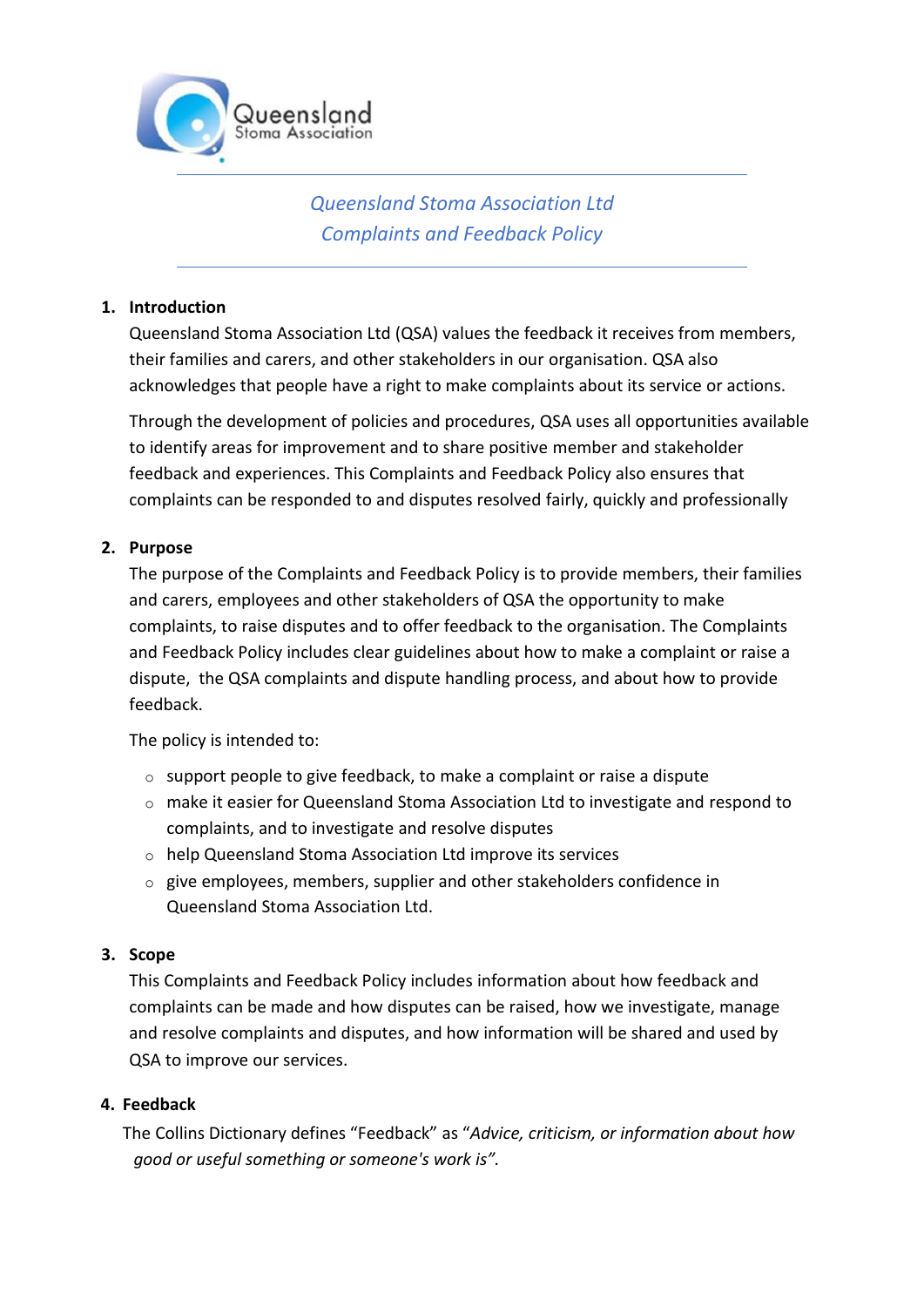Feedback is important to QSA because it

- Helps us to identify areas for improvement and growth, and
- Helps us to better understand what is important to our members and other stakeholders

QSA collects feedback through:

- Member and stakeholder satisfaction surveys
- Direct methods via telephone and email
- Social Media Monitoring
- Written testimonial
- Monitoring membership trends (eg: new member applications and transfers)

Feedback will be collated and reviewed regularly at staff and Board meetings, and used to positively reinforce practices and services, and as a tool for improvement and growth.

# **5. Complaints and Disputes**

The Australian and New Zealand Standard Guidelines for complaint management in organisations - AS/NZS 10002:2014 (AS/NZS Complaint Management Standard) defines a complaint as an "*Expression of dissatisfaction made to or about an organisation, related to its products, services, staff or the handling of a complaint, where a response or resolution is explicitly or implicitly expected or legally required".*

A complaint or dispute can be about conduct, about service, or about a product. Examples are complaints about discriminatory behaviour, or dissatisfaction about the quality of a product or service provided.

The following is not considered to be a complaint:

- $\circ$  A request for information or an explanation of QSA policies or procedures
- o An expression of concern where a response or resolution is not explicitly requested or implicitly expected
- $\circ$  An expression of opinion for example, feedback given where a response is not requested or implicitly expected)

Complaints are an important way for QSA to be accountable to its members, their families and carers, and other stakeholders. Complaints also provide valuable prompts to review QSA worker and organisational performance.

Complaints and disputes may be made:

- $\circ$  in writing by email or letter,
- o verbally in person or by telephone,
- $\circ$  in writing through the contact form available on the QSA website,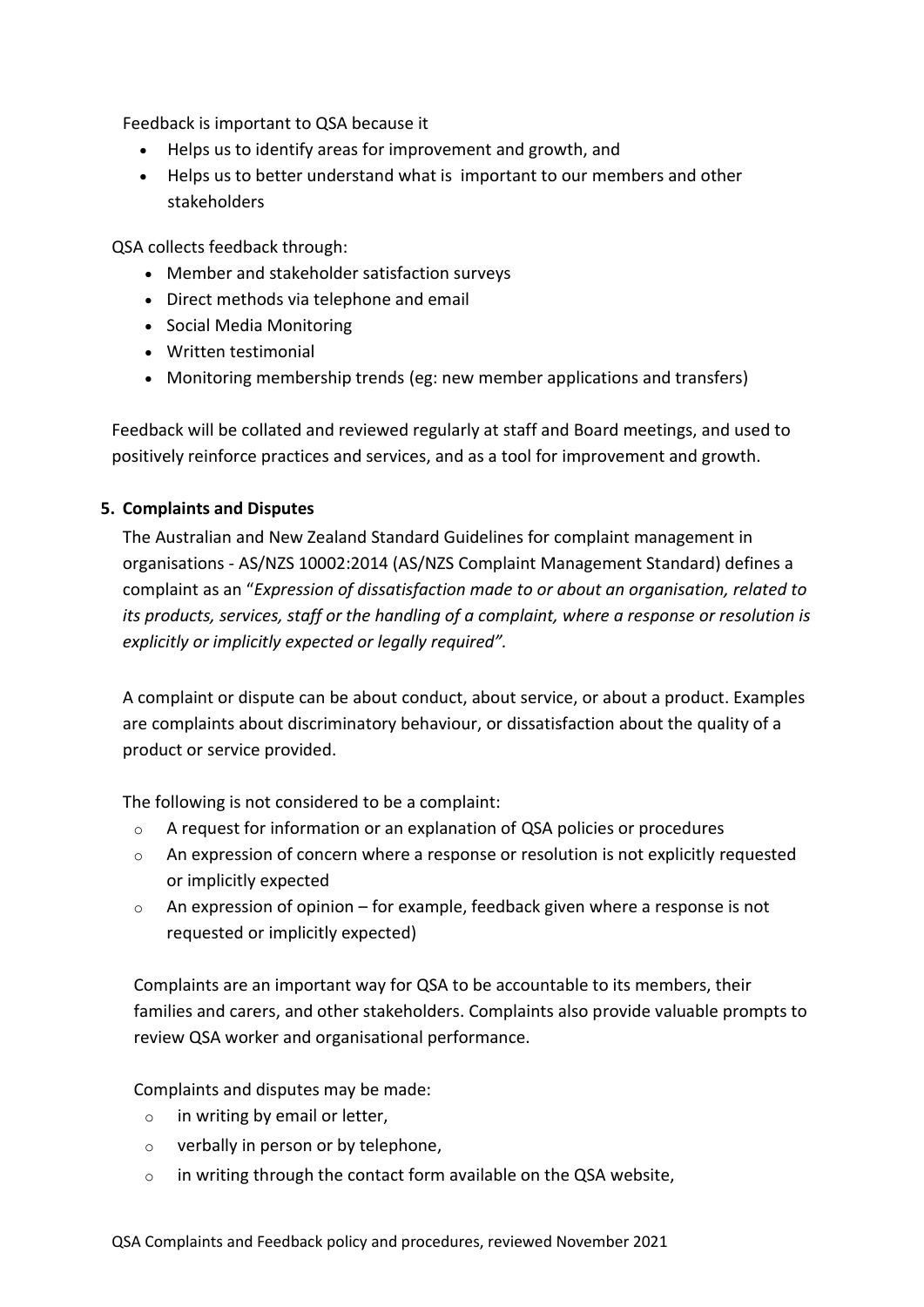- o anonymously,
- $\circ$  on behalf of another person.
- $\circ$  in any other way that suits the needs of the complainant.

Where a verbal complaint or dispute has been made, the QSA employee or volunteer taking the complaint or dispute will record it immediately and ensure that the details are correct by verifying them with the complainant. If a verbal complaint or dispute is complex, the Manager may ask for further details to be made in writing.

Where a complaint or dispute is made on another person's behalf as their advocate or representative, QSA will check that the person is happy for QSA to respond directly to their representative.

#### **6. Policy Content**

It is QSA's intent to have a clear and transparent complaints process in place for members, their families and carers, employees and other stakeholders of QSA. It is the responsibility of all QSA workers to ensure that the policy is followed, and that all complaints and disputes are dealt with in a respectful and fair manner.

It is the responsibility of the QSA Manager to investigate and respond to complaints, to investigate and resolve disputes, and to document all complaints and disputes received by the organisation. The Manager will also be responsible for ensuring that the Complaints and Feedback Policy is reviewed and updated as appropriate in consultation with the QSA Board.

QSA will ensure the following points are adhered to:

- $\circ$  Information about how to make a complaint or dispute is readily available to all members, their families and carers, employees and other stakeholders of QSA. Complaints information is included in the new member welcome pack and details are also available on the QSA website.
- $\circ$  All QSA staff and administration volunteers will be trained in the complaints handling process during their initial induction into the organisation and in ongoing updates through regular staff meetings and professional development. QSA will ensure that the complaints policy and a review of complaints and disputes received is a regular part of staff meetings.
- o Any person wishing to make a complaint or raise a dispute will be given the necessary information that they need to make the complaint or raise the dispute. All QSA staff and administration volunteers will be able to provide the relevant information on request.
- $\circ$  Complaints or disputes may be made anonymously and will treated in the same way as any other complaint.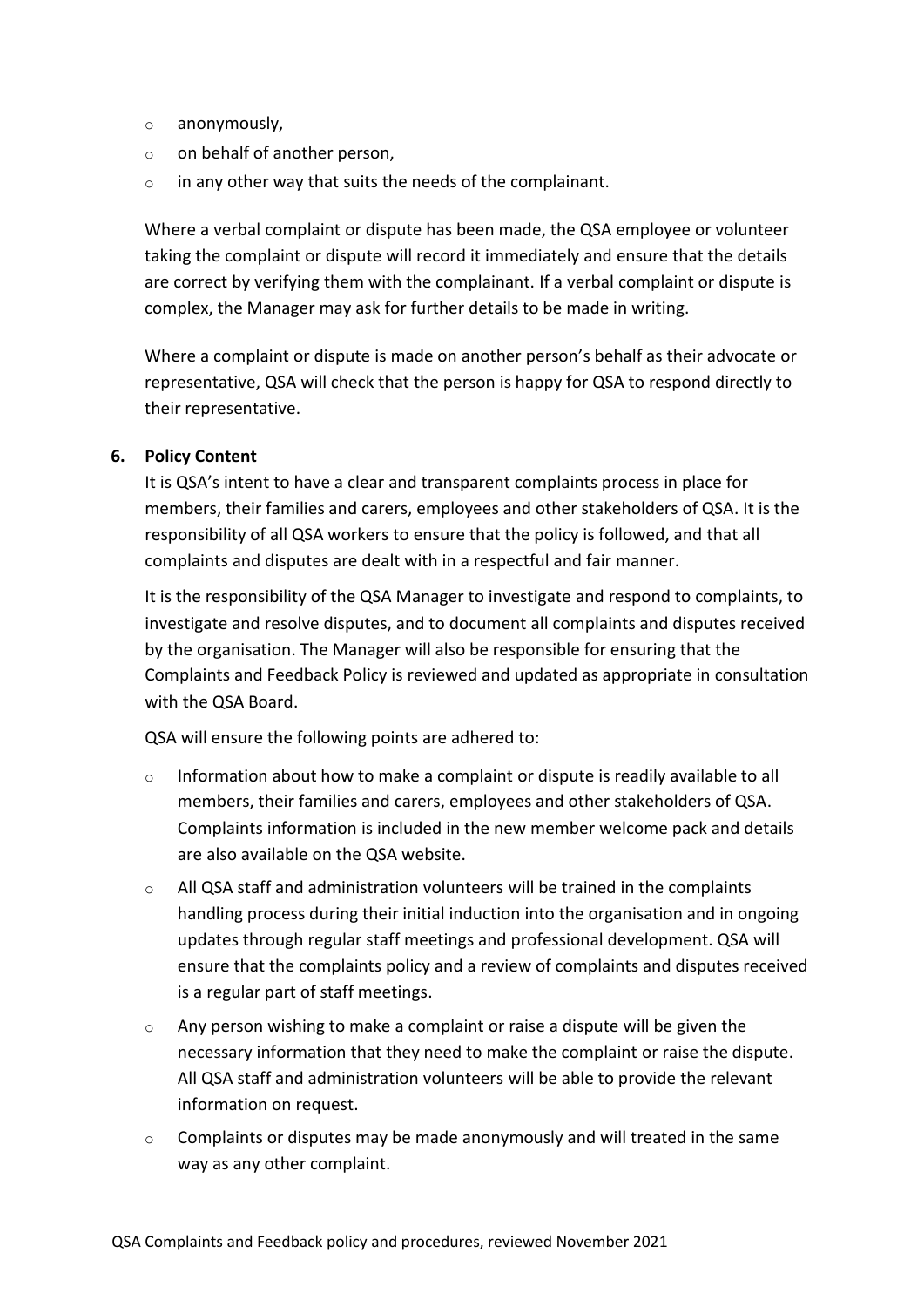- $\circ$  Any person wishing to make a complaint or raise a dispute will be offered support and assistance.
- o QSA is aware that at times the process for the complaint or dispute making may need to be flexible to suit the nature of the complaint/dispute and the person making the complaint/dispute.
- $\circ$  All people involved or impacted in any complaint made will be kept informed as to the progress of the complaint investigation and the resolution process.
- $\circ$  QSA will ensure that all people making a complaint or raising a dispute are treated with respect. Information will be shared with them openly and no adverse action will be taken against any complainant.
- o All complaints and disputes will be acknowledged when they are made.
- $\circ$  All information contained within a complaint or dispute will be kept confidential and will only be disclosed if required by law or other appropriate circumstances.
- $\circ$  Where a complainant wishes to escalate their complaint or dispute, QSA will provide support and assistance to the complainant.
- $\circ$  QSA will ensure that the Complaints and Feedback Policy is reviewed and updated regularly.
- o QSA will maintain all complaint and disputes records for a period of 7 years and will ensure that all details are collated to show improvement and how the complaint data is used for the betterment of the organisation and service delivery. Where there is a repeated complaint issue, the organisation will investigate the best way to resolve the issue.

# **7. The Complaints Model**

The QSA Complaints and Feedback Policy is a step by step way to receive, record, assess, review, respond and report on complaints and disputes. It recognises that complaints are usually made verbally to the QSA Manager, and to QSA staff and volunteers.

- **Stage 1**: Complaints and disputes are initially managed and resolved by the Manager.
- **Stage 2**: Unresolved complaints or disputes are referred to the Queensland Stoma Association Ltd Board for review and response.
- **Stage 3:** People who are not happy with the way QSA has handled their complaint or dispute can contact the Australian Council of Stoma Associations Inc or the Commonwealth Department of Health, Stoma Appliance Scheme Enquiry line for help.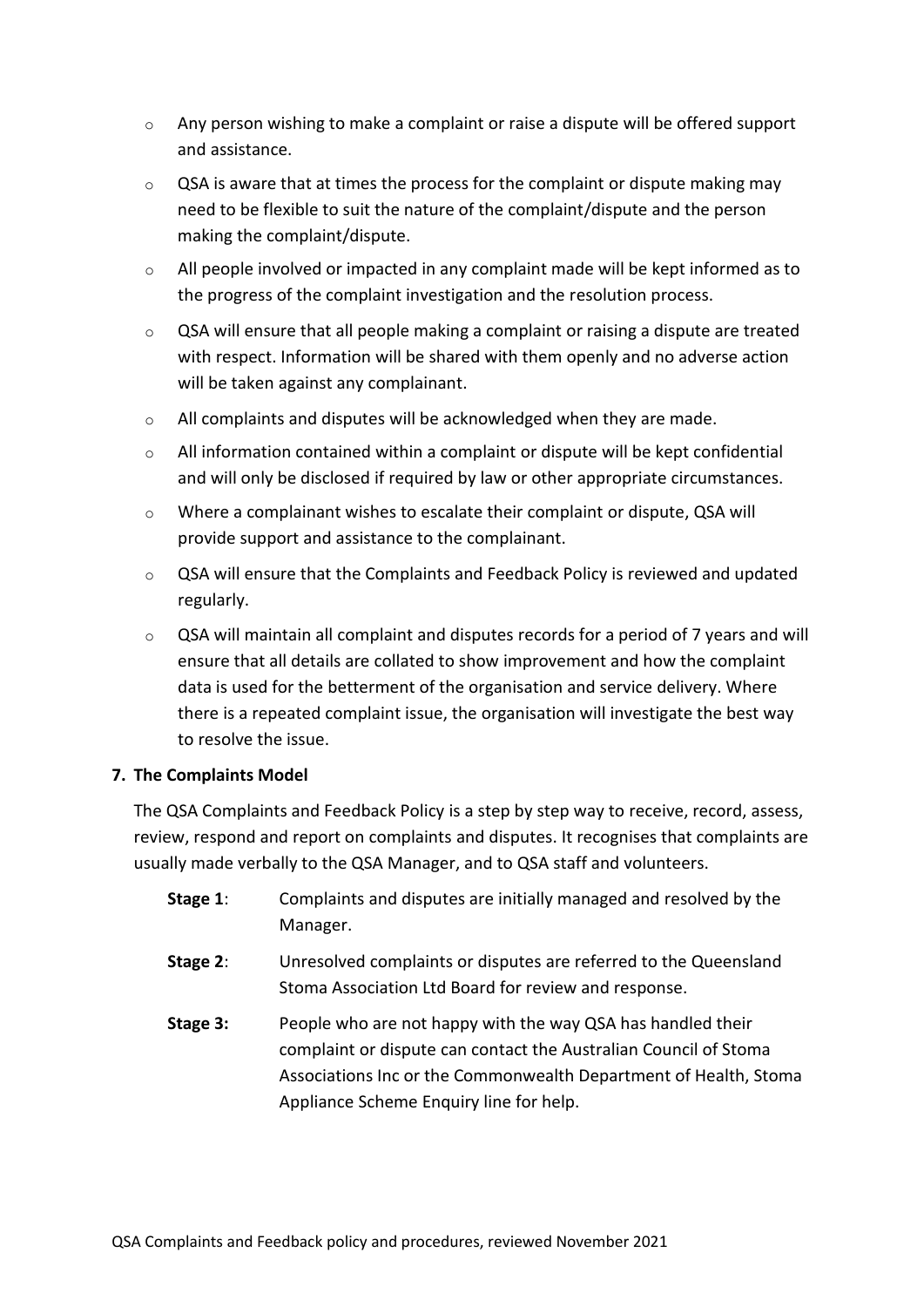Complaints and disputes will be dealt with quickly and efficiently. Complaints should also be handled in a fair and objective way. When QSA deals with a complaint or dispute, it should:

- talk to the person making the complaint to check whether they understand all the issues
- gather and consider all relevant information about the complaint or dispute
- identify and consider relevant laws, policies and procedures
- give anyone affected by the complaint a fair hearing before the complaint is decided
- decide what action should be taken to respond to the complaint or to resolve the dispute.

# **8. The Complaints Handling Process**

# *Accepting the complaint or dispute*

QSA workers and volunteers should take the following steps when accepting a complaint or dispute:

- 1. Listen to the person making the complaint carefully and do not interrupt them.
- 2. Acknowledge their concerns by expressing your understanding of the problem. This helps the person to understand that they have been heard correctly.
- 3. Apologise sincerely for the person's dissatisfaction and let them know that you want to help them to receive a favourable outcome.
- 4. Provide the person making the complaint with a copy of the QSA Complaints Handling Process and any other information they may need to make a complaint.
- 5. Record the details of the complaint or dispute on a QSA Complaints form (Appendix 1) or provide the complaint form to the person to complete.
- 6. Where a complaint or dispute is made other than in writing (eg: by telephone), ensure that the details of the complaint are correct by verifying the information recorded on the complaint form with the person making the complaint.
- 7. The complaint or dispute should be immediately referred to the Manager.

# *Timeframes*

# **Acknowledgement**: The complaint or dispute will be acknowledged within two days of the date that it was received. Acknowledgement may be provided verbally including by telephone, or in writing including via email where available. The acknowledgements should provide details about how long it will take to investigate the complaint or dispute, to respond to the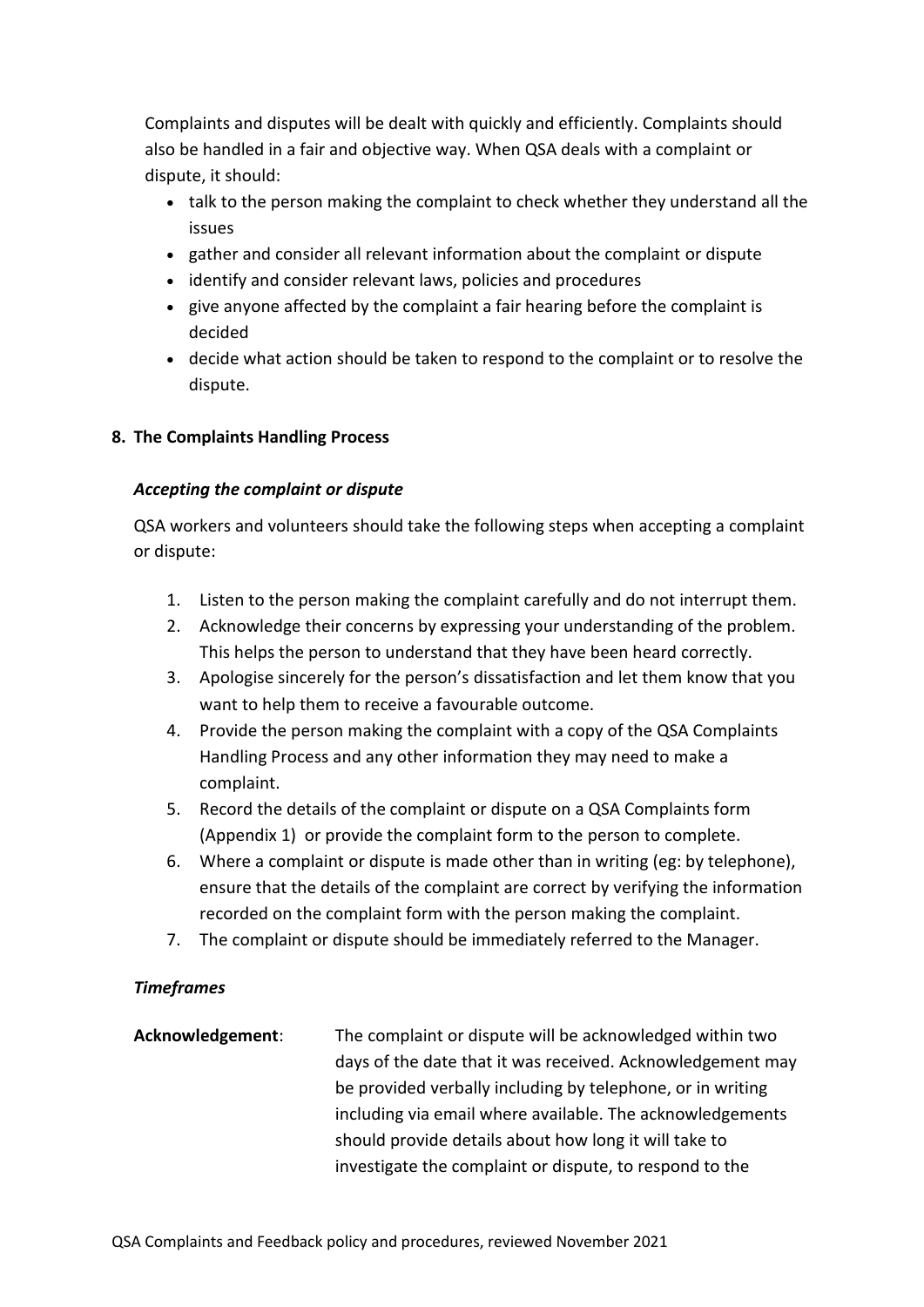complaint or dispute, and the contact details for the person dealing with the complaint or dispute.

**Outcome***:* QSA will make every attempt to respond to the complaint or to resolve the dispute and to communicate the outcome to the person who made the complaint or dispute within 15 working days from the date it was received. The final response can be provided verbally, but should be confirmed in writing. If the final response cannot be provided within this time, QSA should let the person know how their complaint or dispute is progressing and when they can expect a response.

## *Reviewing and Investigating the complaint or dispute*

- 1. The Manager will open a case file and record details of the complaint or dispute into the complaints register (Appendix 2). The complaints register should record:
	- a complaint reference number
	- the name of the person making the complaint
	- the date the complaint was received and how
	- what the complaint or dispute is about
	- information collected and considered
	- complaint or dispute outcome, actions or resolutions taken, and the reasons for these actions or resolutions
	- the date the final response was communicated to the complainant
- 2. The Manager will consider each complaint or dispute carefully to determine:
	- what the complaint or dispute is about
	- how it should be managed, including whether it is urgent
	- if any extra information is needed.

Factors to be considered should include:

- The seriousness of the complaint or dispute
- whether the complaint or dispute involves an action of QSA or its staff
- whether the person making the complaint or dispute is directly affected
- what investigation of the complaint or dispute is required
- whether the person making the complaint or dispute has a right to appeal the decision
- whether the complaint or dispute is within the delegation of QSA
- the outcome sought by the person making the complaint or dispute. Outcomes may include:
	- ➢ An apology